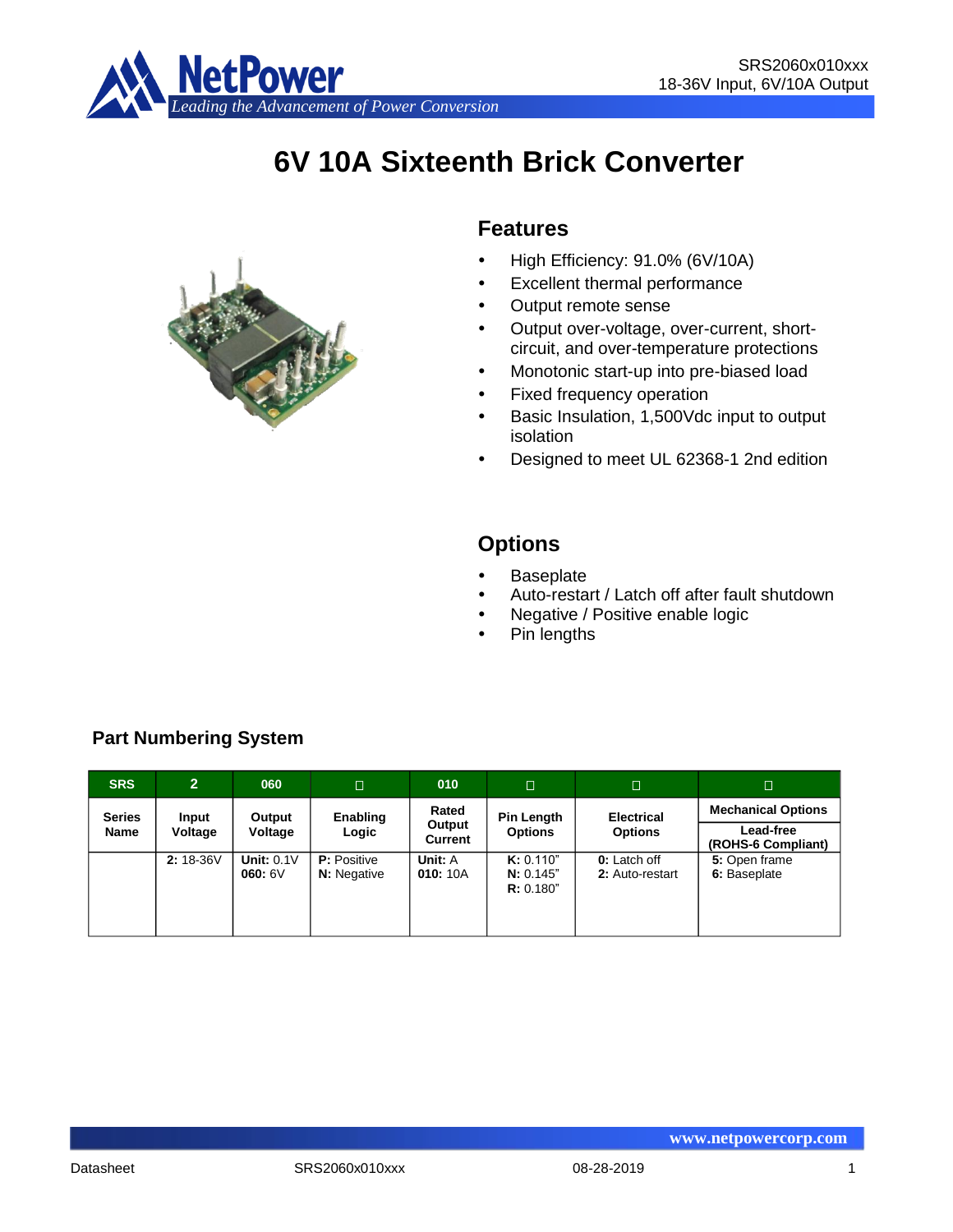

## **Absolute Maximum Rating**

Excessive stresses over these absolute maximum ratings can cause permanent damage to the converter. Operation should be limited to the conditions outlined under the Electrical Specification Section.

| <b>Parameter</b>                                                             | Min    | <b>Max</b> | Unit |
|------------------------------------------------------------------------------|--------|------------|------|
| Input Voltage (continuous)                                                   | $-0.5$ | 40         | Vdc  |
| Input Voltage ( < 100ms, operating)                                          |        | 50         | Vdc  |
| Input Voltage (continuous, non-operating)                                    |        | 50         | Vdc  |
| <b>Operating Ambient Temperature</b><br>(See Thermal Considerations section) | -40    | $85*$      | °С   |
| Storage Temperature                                                          | -55    | 125        | °С   |

*\*Derating curves provided in this datasheet end at 85ºC ambient temperature. Operation above 85ºC ambient temperature is allowed provided the temperatures of the key components or the baseplate do not exceed the limit stated in the Thermal Considerations section.*

## **Electrical Specifications**

These specifications are valid over the converter's full range of input voltage, resistive load, and temperature unless noted otherwise.

#### **Input Specifications**

| <b>Parameter</b>                                                                         | <b>Min</b>               | <b>Typical</b> | <b>Max</b> | Unit       |
|------------------------------------------------------------------------------------------|--------------------------|----------------|------------|------------|
| Input Voltage                                                                            | 18                       | 24             | 36         | <b>Vdc</b> |
| Input Current                                                                            | $\overline{\phantom{0}}$ |                | 5          | A          |
| Quiescent Input Current (typical Vin)                                                    |                          | 80             | 100        | mA         |
| <b>Standby Input Current</b>                                                             |                          | ⌒              | 10         | mA         |
| Input Reflected-ripple Current, peak-to-peak<br>(5 Hz to 20 MHz, 12 µH source impedance) |                          | 30             |            | mA         |
| Input Turn-on Voltage Threshold                                                          | 16.5                     | 17             | 17.8       |            |
| Input Turn-off Voltage Threshold                                                         | 15                       | 15.5           | 16.5       |            |
| Input Voltage ON/OFF Control Hysteresis                                                  |                          | 1.5            |            |            |

#### **Output Specifications**

| <b>Parameter</b>                                                                                                                                                                                  | <b>Min</b> | <b>Typical</b>    | <b>Max</b> | Unit            |
|---------------------------------------------------------------------------------------------------------------------------------------------------------------------------------------------------|------------|-------------------|------------|-----------------|
| Output Voltage Set Point<br>(typical Vin; full load; $Ta = 25^{\circ}C$ )                                                                                                                         |            | 6.0               |            | V               |
| Output Voltage Set Point Accuracy<br>(typical Vin; full load; $Ta = 25^{\circ}C$ )                                                                                                                | $-1.5$     |                   | $+1.5$     | %V <sub>O</sub> |
| Output Voltage Set Point Accuracy (over all conditions)                                                                                                                                           | $-3$       |                   | $+3$       | %Vo             |
| <b>Output Regulation:</b><br>Line Regulation (full range input voltage, 1/2 full load)<br>Load Regulation(full range load, typical Vin)<br>Temperature (Ta = -40 $^{\circ}$ C to 85 $^{\circ}$ C) |            | 0.2<br>0.2<br>0.1 | 0.5<br>0.5 | %Vo             |
| Output Ripple and Noise Voltage<br><b>RMS</b><br>Peak-to-peak (5 Hz to 20 MHz bandwidth, typical Vin)                                                                                             |            |                   | 70<br>150  | mVrms<br>mVp-p  |
| <b>Output Current</b>                                                                                                                                                                             | $\Omega$   |                   | 10         | A               |
| <b>Output Power</b>                                                                                                                                                                               | $\Omega$   |                   | 60         | W               |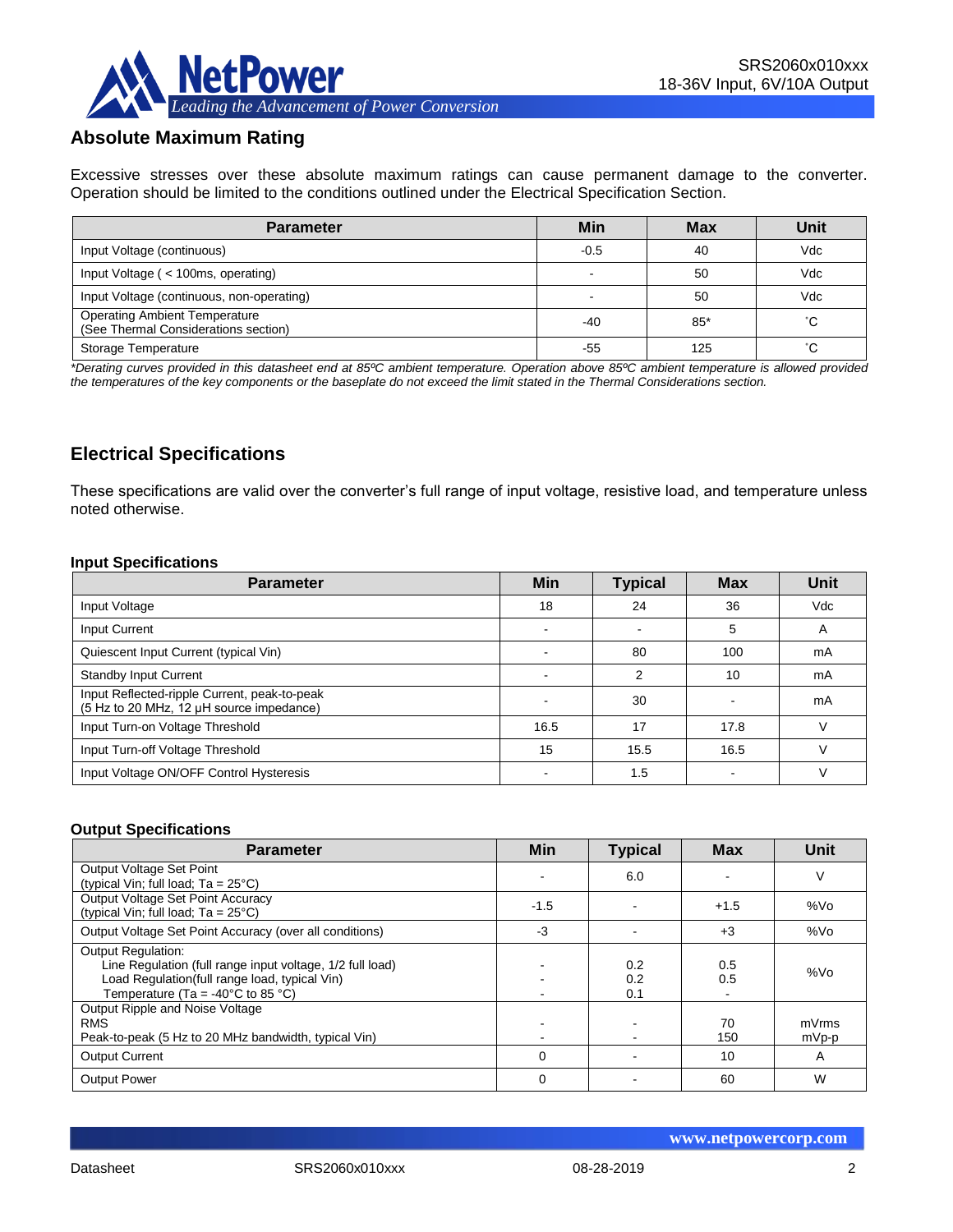

#### **Output Specifications (Continued)**

| <b>Parameter</b>                                                                                                                                                                                                                                                     | Min                      | <b>Typical</b> | Max   | <b>Unit</b>      |
|----------------------------------------------------------------------------------------------------------------------------------------------------------------------------------------------------------------------------------------------------------------------|--------------------------|----------------|-------|------------------|
| Efficiency<br>(typical Vin; full load; $Ta = 25^{\circ}C$ )                                                                                                                                                                                                          |                          | 91.0           |       | $\%$             |
| <b>Output Ripple Frequency</b>                                                                                                                                                                                                                                       | 240                      | 260            | 280   | kHz              |
| <b>External Load Capacitance</b>                                                                                                                                                                                                                                     | $\overline{\phantom{a}}$ |                | 4,000 | μF               |
| Startup Delay, duration from enabling signal to Vo reaches 10% of its set<br>point.<br>(typical Vin; full load; $Ta = 25^{\circ}C$ )                                                                                                                                 |                          | 5              |       | ms               |
| Startup Time, duration for Vo to rise from 10% of its set point to within its<br>regulation band.<br>(typical Vin; full load; Ta = 25°C)                                                                                                                             |                          | 6              |       | ms               |
| Output Over Current Protection Set Point (full load)                                                                                                                                                                                                                 | 110                      | 120            | 150   | $\%$             |
| Output Over Voltage Protection Set Point (typical Vo)                                                                                                                                                                                                                | 115                      | 130            | 145   | %                |
| Output Trim Range in % of typical Vo                                                                                                                                                                                                                                 | 80                       |                | 110   | $\%$             |
| Output Remote Sense Range in % of typical Vo                                                                                                                                                                                                                         | $\overline{\phantom{a}}$ |                | 10    | %                |
| <b>Dynamic Response</b><br>(Vin=36V; Ta = $25^{\circ}$ C; load transient 0.1A/ $\mu$ s)<br>Load steps from 50% to 75% of full load:<br>Peak deviation<br>Settling time (within 10% band of Vo deviation)<br>Load step from 75% to 50% of full load<br>Peak deviation |                          | 5<br>400<br>5  |       | %Vo<br>μs<br>%Vo |
| Settling time (within 10% band of Vo deviation)                                                                                                                                                                                                                      |                          | 400            |       | μs               |

#### **General Specifications**

| <b>Parameter</b>                                                                                                | Min | <b>Typical</b>           | <b>Max</b> | <b>Unit</b>  |
|-----------------------------------------------------------------------------------------------------------------|-----|--------------------------|------------|--------------|
| Remote Enable                                                                                                   |     |                          |            |              |
| Logic Low:                                                                                                      |     |                          |            |              |
| $ION/OFF = 1.0mA$                                                                                               | 0   | $\overline{\phantom{a}}$ | 1.2        |              |
| $VON/OFF = 0.0V$                                                                                                |     |                          | 1.0        | mA           |
| Logic High:                                                                                                     |     |                          |            |              |
| $ION/OFF = 0.0UA$                                                                                               | 3.5 |                          | 15         |              |
| Leakage Current                                                                                                 | ۰   | $\blacksquare$           | 50         | μA           |
| <b>Isolation Capacitance</b>                                                                                    |     | 1,200                    |            | pF           |
| <b>Insulation Resistance</b>                                                                                    | 10  |                          |            | $M\Omega$    |
| Calculated MTBF (Telecordia SR-332, 2011, Issue 3), full load, 40°C,<br>60% upper confidence level, typical Vin |     | 10.9                     |            | $10^6$ -hour |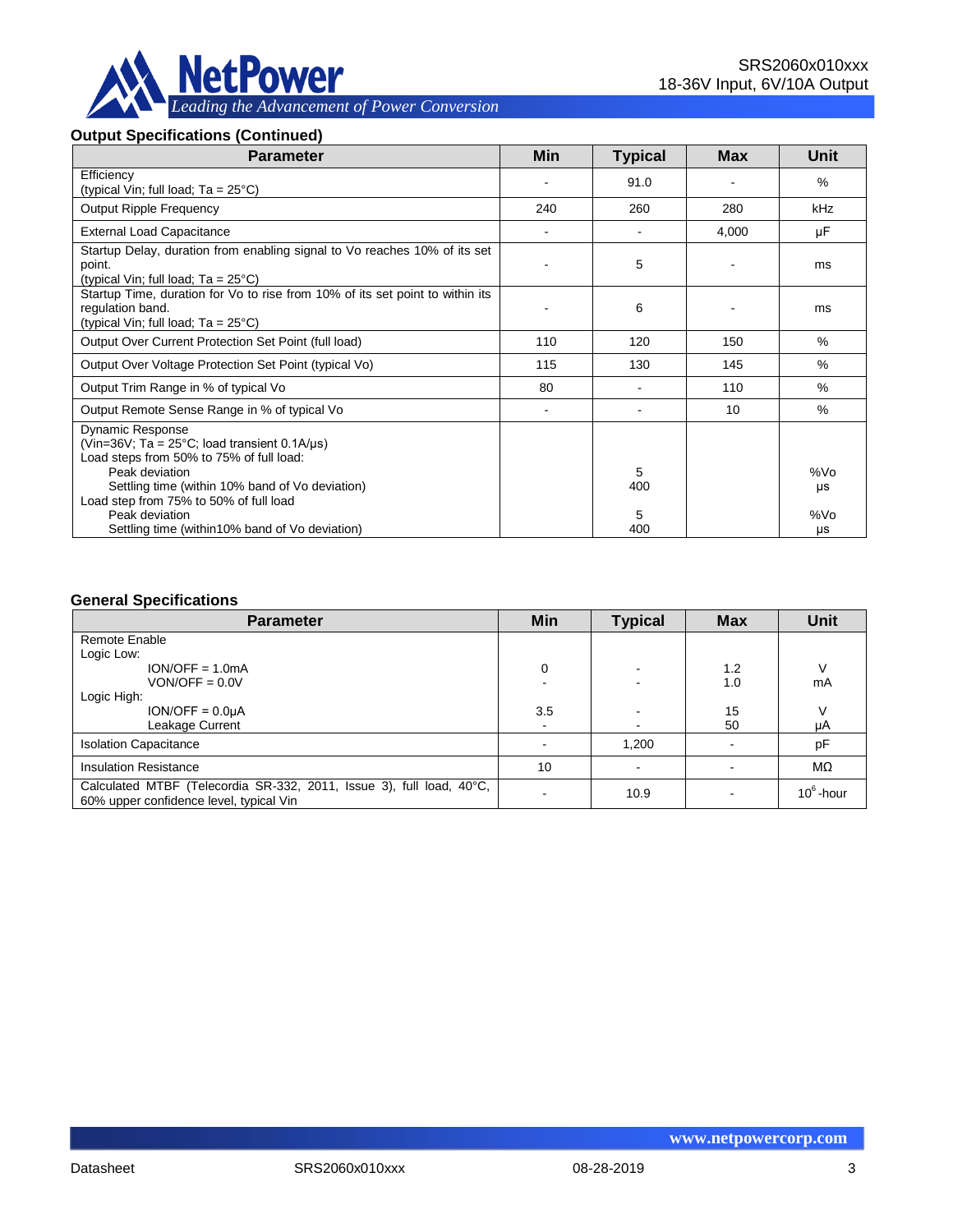

## **Characteristic Curves**

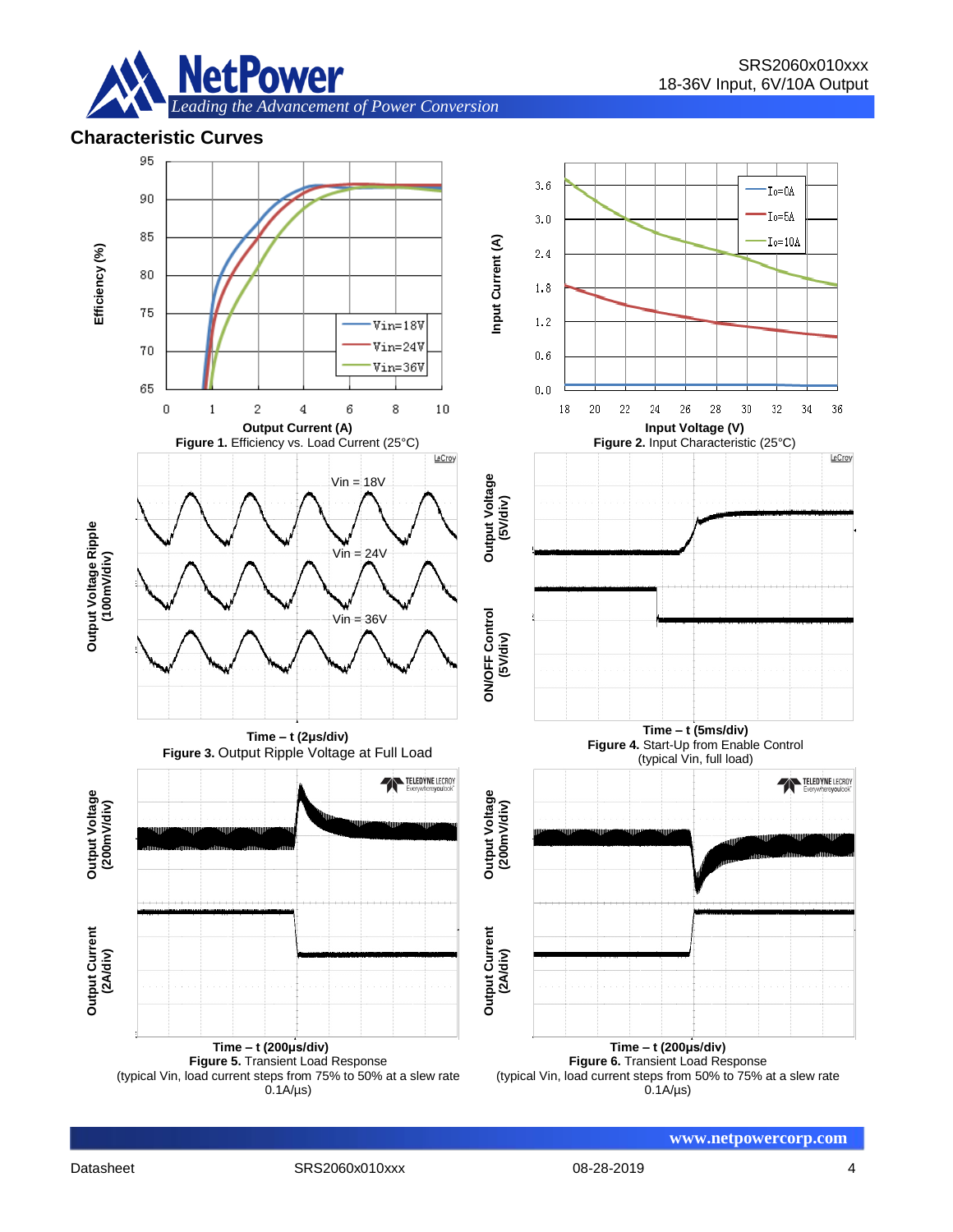

*Leading the Advancement of Power Conversion* 









**Figure 8.** Thermal Image for Airflow Direction 3 (10A output, 55°C ambient, 200 LFM, typical Vin, open frame, unit soldered onto a fixture board)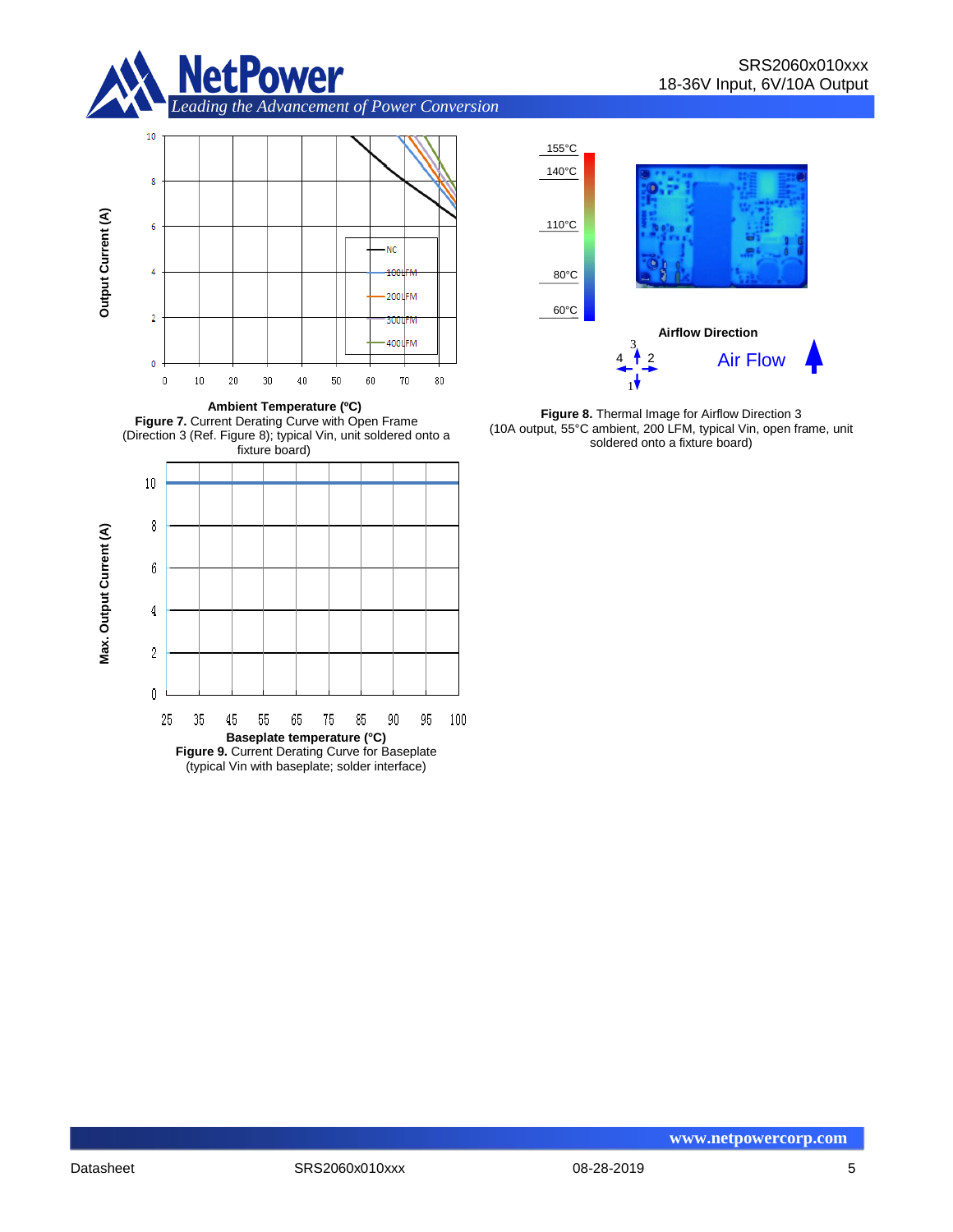

## **Feature Descriptions**

#### **Remote ON/OFF**

The converter can be turned on and off by changing the voltage between the ON/OFF pin and Vin(-). The SRS2 Series of converters are available with factory selectable positive logic and negative logic.

For the negative control logic, the converter is ON when the ON/OFF pin is at a logic low level and OFF when the ON/OFF pin is at a logic high level. For the positive control logic, the converter is ON when the ON/OFF pin is at a logic high level and OFF when the ON/OFF pin is at a logic low level.

With the internal pull-up circuitry, a simple external switch between the ON/OFF pin and Vin(-) can control the converter. A few example circuits for controlling the ON/OFF pin are shown in Figures 10, 11 and 12.

The logic low level is from 0V to 1.2V and the maximum switch current during logic low is 1mA. The external switch must be capable of maintaining a logic-low level while sinking up to this current. The maximum voltage at the ON/OFF pin generated by the converter internal circuitry is less than 15V. The maximum allowable leakage current is 50μA.



**Figure 10.** Opto Coupler Enable Circuit



**Figure 11.** Open Collector Enable Circuit



**Figure 12.** Direct Logic Drive

#### **Remote SENSE**

The remote SENSE pins are used to sense the voltage at the load point to accurately regulate the load voltage and eliminate the impact of the voltage drop in the power distribution path.

SENSE (+) and SENSE (-) pins should be connected between the points where voltage regulation is desired. The voltage between the SENSE pins and the output pins must not exceed the smaller of 0.5V or 10% of typical output voltage.

[Vout (+) - Vout (-)] - [SENSE (+) - SENSE (-)] <MIN {0.5V, 10%Vo}

When remote sense is not used, the SENSE pins should be connected to their corresponding output pins. If the SENSE pins are left floating, the converter will deliver an output voltage slightly higher than its specified typical output voltage. Since the OVP (output over-voltage protection) circuit senses the voltage across the output pins, the total voltage rise should not exceed the minimum OVP set point given in the Specifications table.

#### **Output Voltage Adjustment (Trim)**

The trim pin allows the user to adjust the output voltage set point. To increase the output voltage, an external resistor is connected between the TRIM pin and SENSE(+). To decrease the output voltage, an external resistor is connected between the TRIM pin and SENSE(-). The output voltage trim range is 80% to 110% of the specified typical output voltage. ON/OFF<br>
(output over-voltage across the<br>
should not exceed<br>  $\overline{v}_{\text{in}(-)}$ <br>  $\overline{v}_{\text{in}(-)}$ <br>  $\overline{v}_{\text{in}(-)}$ <br>  $\overline{v}_{\text{in}(-)}$ <br>  $\overline{v}_{\text{in}(-)}$ <br>  $\overline{v}_{\text{in}(-)}$ <br>  $\overline{v}_{\text{in}(-)}$ <br>  $\overline{v}_{\text{in}(-)}$ <br>  $\overline{v}_{\text{in}(-)}$ <br>  $\overline{v}_{\$ 

The circuit configuration for trim down operation is shown in Figure 13. To decrease the output voltage, the value of the external resistor should be

$$
Rdown = (\frac{511}{\Delta} - 10.22)(k\Omega)
$$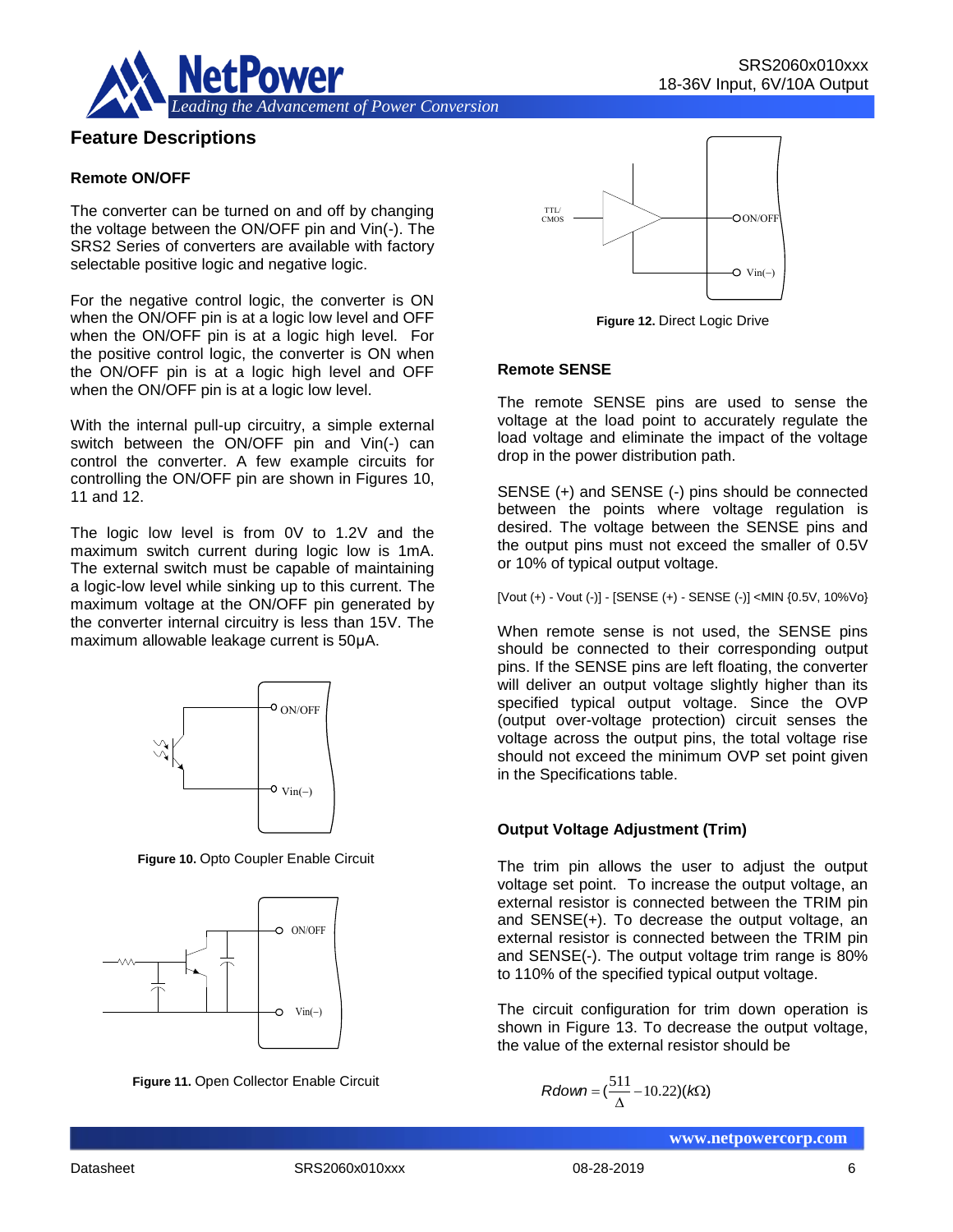

**Where** 

$$
\Delta = (\frac{|Vnom - Vadj|}{Vnom}) \times 100
$$

And

V*nom* = Typical Output Voltage V*adj* = Adjusted Output Voltage

The circuit configuration for trim up operation is shown in Figure 14. To increase the output voltage, the value of the resistor should be

$$
Rup = \left(\frac{5.11\text{Vol}(100 + \Delta)}{1.225\Delta} - \frac{511}{\Delta} - 10.22\right)(k\Omega)
$$

**Where** 

V*o* = Typical Output Voltage

As the output voltage at the converter output terminals are higher than the specified typical level when using the trim up and/or remote sense functions, it is important to make sure that the output power does not exceed the maximum power rating given in the Specifications table.



**Figure 13.**Circuit to Decrease Output Voltage



**Figure 14.**Circuit to Increase Output Voltage

#### **Input Under-Voltage Lockout**

This feature prevents the converter from starting until the input voltage reaches the turn-on voltage threshold, and keeps the converter running until the input voltage falls below the turn-off voltage threshold. Both turn-on and turn-off voltage thresholds are defined in the Input Specifications table. The hysteresis prevents oscillations.

#### **Output Over-Current Protection (OCP)**

This converter can be ordered in either latch-off or auto-restart version upon OCP, OVP, and OTP.

With the latch-off version, the converter will latch off when the load current exceeds the limit. The converter can be restarted by toggling the ON/OFF switch or recycling the input voltage.

With the auto-restart version, the converter will operate in a hiccup mode (repeatedly try to restart) until the cause of the over-current condition is cleared.

#### **Output Over-Voltage Protection (OVP)**

With the latch-off version, the converter will latch off when the output voltage exceeds the limit. The converter can be restarted by toggling the ON/OFF switch or recycling the input voltage.

With the auto-restart version, the converter will operate in a hiccup mode (repeatedly try to restart) until the cause of the over-voltage condition is cleared.

#### **Over Temperature Protection (OTP)**

With the latch-off version, the converter will shut down and latch off if an over-temperature condition is detected. The converter has a temperature sensor located at a carefully selected position, which represents the thermal condition of key components of the converter. The thermal shutdown circuit is designed to turn the converter off when the temperature at the sensor reaches 120°C. The module can be restarted by toggling the ON/OFF switch or recycling the input voltage.

With the auto-restart version, the converter will resume operation after the converter cools down.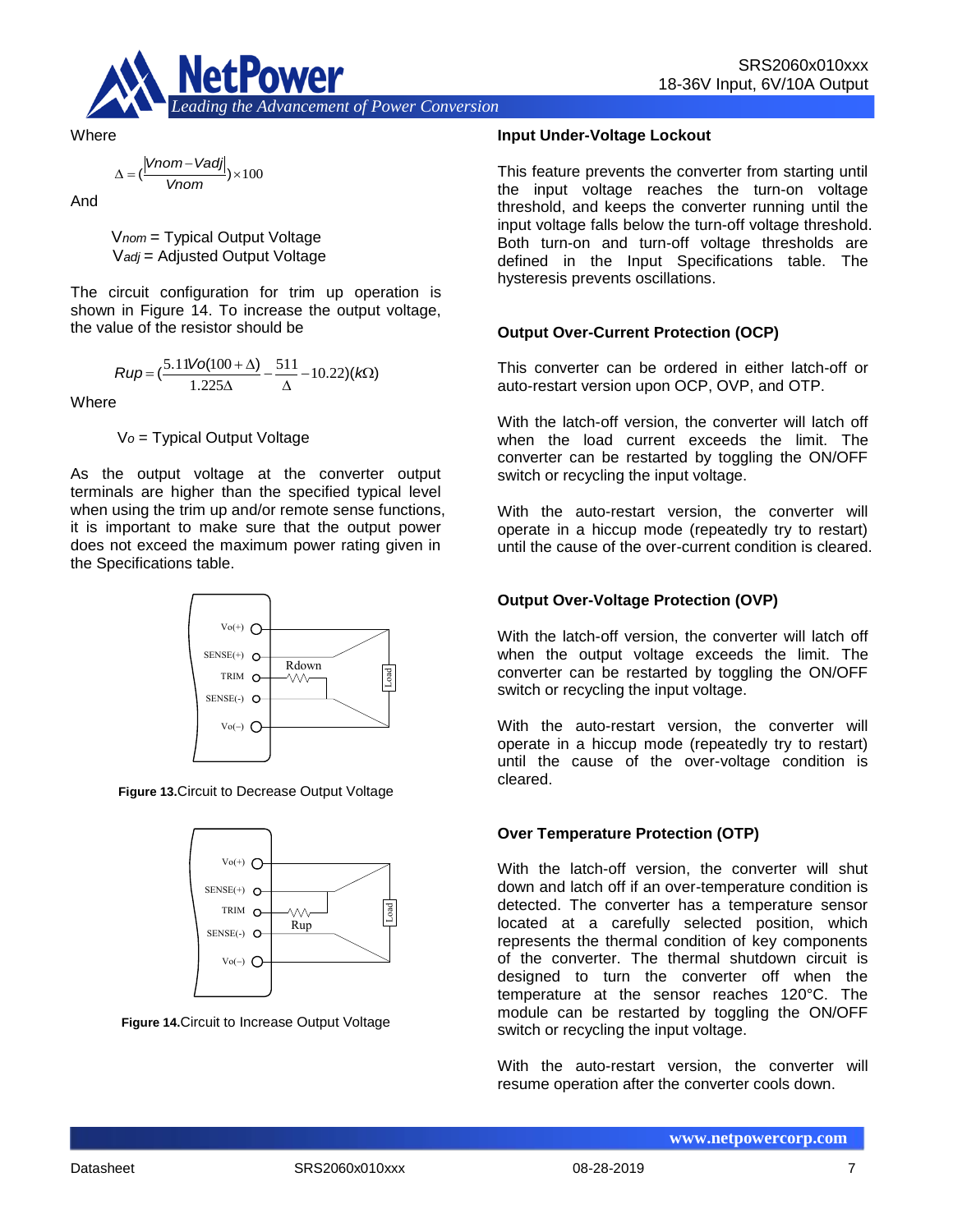

## **Design Considerations**

As with any DC/DC converter, the stability of the SRS2 converters may be compromised if the source impedance is too high or inductive. It's desirable to keep the input source ac-impedance as low as possible. Although the converters are designed to be stable without adding external input capacitors for typical source impedance, it is recommended to add 100  $\mu$ F low ESR electrolytic capacitors at the input of the converter for each 100W output power, which reduces the potential negative impact of the source impedance on the converter stability. These electrolytic capacitors should have sufficient RMS current rating over the operating temperature range.

The converter is designed to be stable without additional output capacitors. To further reduce the output voltage ripple or improve the transient response, additional output capacitors are often used in applications. When additional output capacitors are used, a combination of ceramic capacitors and tantalum/polymer capacitors shall be used to provide good filtering while assuring the stability of the converter.

### **Safety Considerations**

The SRS2 Series of converters is designed in accordance with EN 62368 Safety of Information Technology Equipment Including Electrical Equipment. The converters are designed to meet UL in both USA and Canada to meet the requirements in UL 62368, Safety of Information Technology Equipment and applicable Canadian Safety Requirement, and ULc 62368. Flammability ratings of the PWB and plastic components in the converter meet 94V-0.

To protect the converter and the system, an input line fuse is highly recommended on the un-grounded input end.

## **Thermal Considerations**

The SRS2 Series of converters can operate in various thermal environments. Due to the high efficiency and optimal heat distribution, these converters exhibit excellent thermal performance.

The maximum allowable output power of any power

converter is usually determined by the electrical design and the maximum operating temperature of its components. The SRS2 Series of converters have been tested comprehensively under various conditions to generate the derating curves with the consideration for long term reliability.

The thermal derating curves are highly influenced by the test conditions. One of the critical variables is the interface method between the converter and the test fixture board. There is no standard method in the industry for the derating tests. Some suppliers use sockets to plug in the converter, while others solder the converter into the fixture board. It should be noted that these two methods produce significantly different results for a given converter. When the converter is soldered into the fixture board, the thermal performance of the converter is significantly improved compared to using sockets due to the reduction of the contact loss and the thermal impedance from the pins to the fixture board. Other factors affecting the results include the board spacing, construction (especially copper weight, holes and openings) of the fixture board and the spacing board, temperature measurement method and ambient temperature measurement point. The thermal derating curves in this datasheet are obtained using a PWB fixture board and a PWB spacing board with no opening, a board-to-board spacing of 1", and the converter is soldered to the test board with thermal relieves.

Note that the natural convection condition was measured at 0.05 m/s to 0.15 m/s (10ft./min. to 30 ft./min.

#### **Heat Transfer without a Baseplate**

With single-board DC/DC converter designs, convection heat transfer is the primary cooling means for converters without a baseplate. Therefore, airflow speed should be checked carefully for the intended operating environment. Increasing the airflow over the converter enhances the heat transfer via convection.

Figure 15 shows a recommended temperature monitoring point for open frame modules. For reliable operation, the temperature at this location should not continuously exceed 120 °C.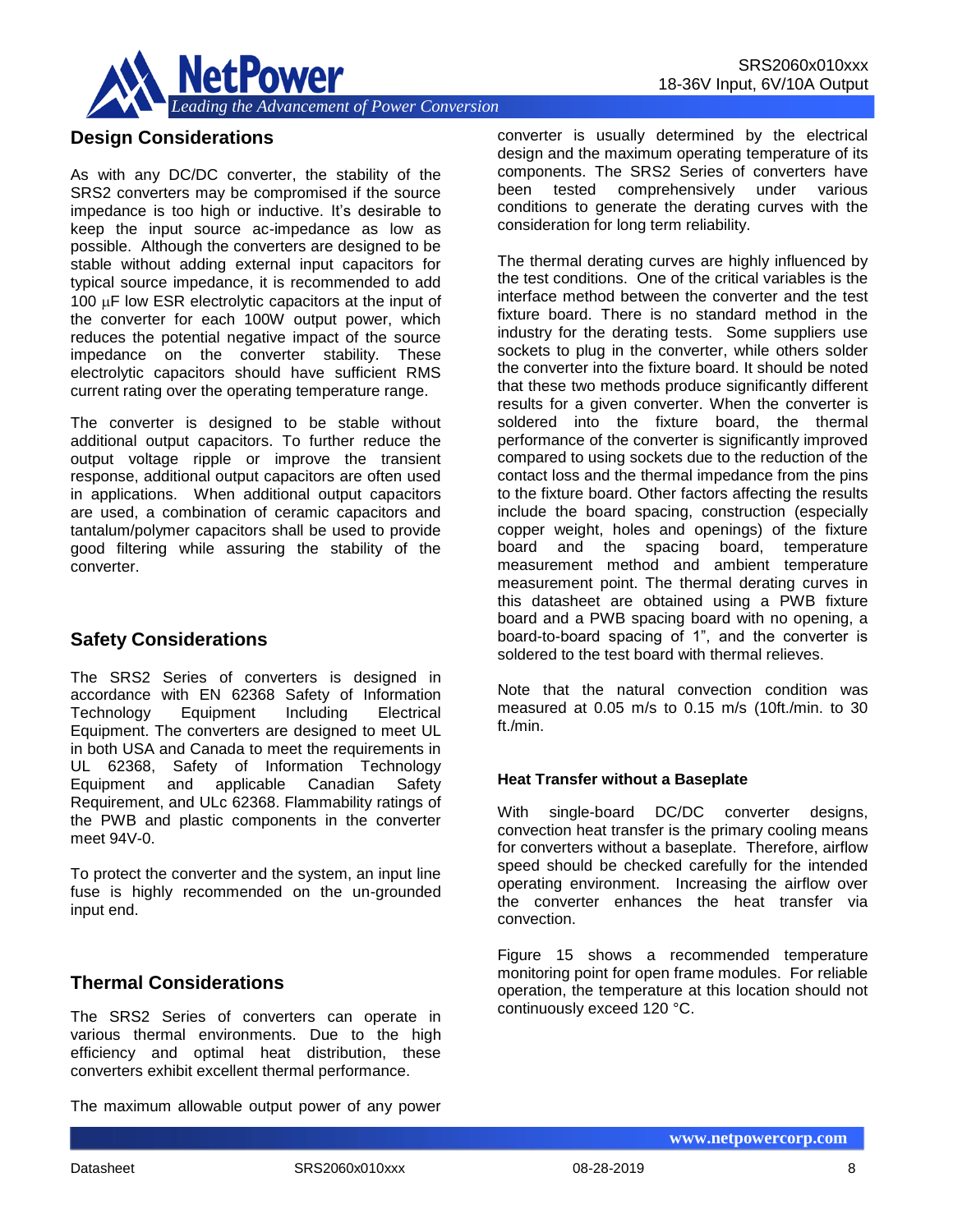



**Figure 15.** Temperature Monitoring Locations

#### **Heat Transfer with a Baseplate**

The SRS2 Series of converters has the option of using a baseplate for enhanced thermal performance.

The typical height of the converter with the baseplate option is 0.50''. The use of an additional heatsink or cold-plate can further improve the thermal performance of the converter.

For reliable operation, the baseplate temperature should not continuously exceed 100 °C

## **EMC Considerations**

The EMC performance of the converter is related to the layout and filtering design of the customer board. Careful layout and adequate filtering around the converter are important to confine noise generated by the switching actions in the converter and to optimize system EMC performance.